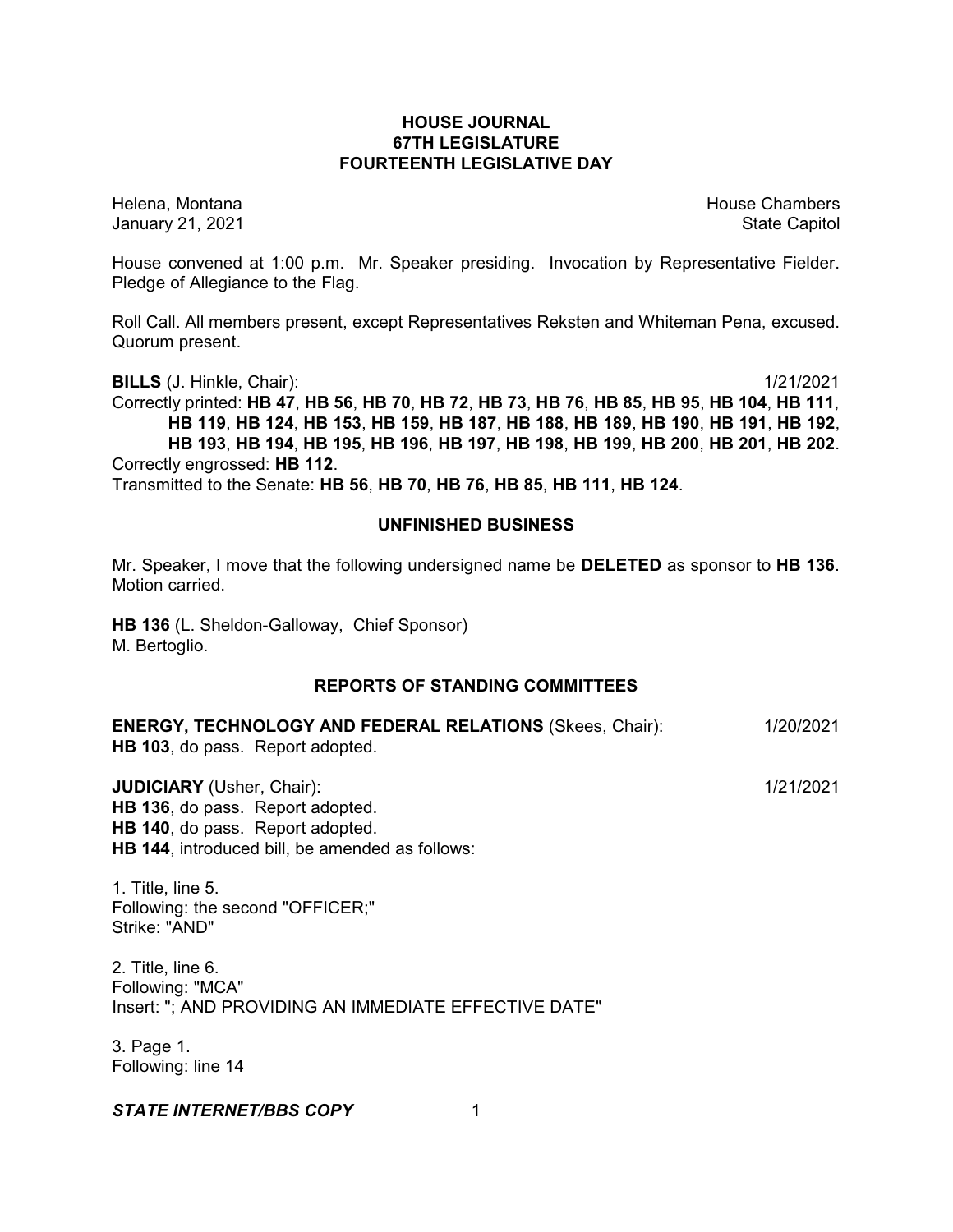Insert: "NEW SECTION. **Section 2. {standard} Effective date.** [This act] is effective on passage and approval."

And, as amended, do pass. Report adopted.

**JUDICIARY** (Usher, Chair): 2/4/2021 **HB 112**, introduced bill, be amended as follows:

1. Title, line 5 through line 6. Strike: "PROVIDING" on line 5 through "INSTITUTIONS;" on line 6

2. Page 3, line 1. Strike: "4" Insert: "3"

3. Page 3, line 15 through line 19. Strike: Section 3 in its entirety Renumber subsequent sections

4. Page 3, line 22, line 26. Page 4, line 4, line 8. **Following:** "[sections 1 through" **Strike:** "4" **Insert:** "3"

And, as amended, do pass. Report adopted.

**RULES** (Skees, Chair): 1/20/2021 **HR 2**, introduced resolution, be amended as follows:

1. Page 8, line 17. **Strike:** "must" **Insert:** "may"

2. Page 8, line 20. **Strike:** "majority vote" **Insert:** "three-fifths vote of the members present and voting"

3. Page 8, line 27. **Strike:** "must" **Insert:** "may"

4. Page 10, line 11. **Strike:** "must" **Insert:** "may"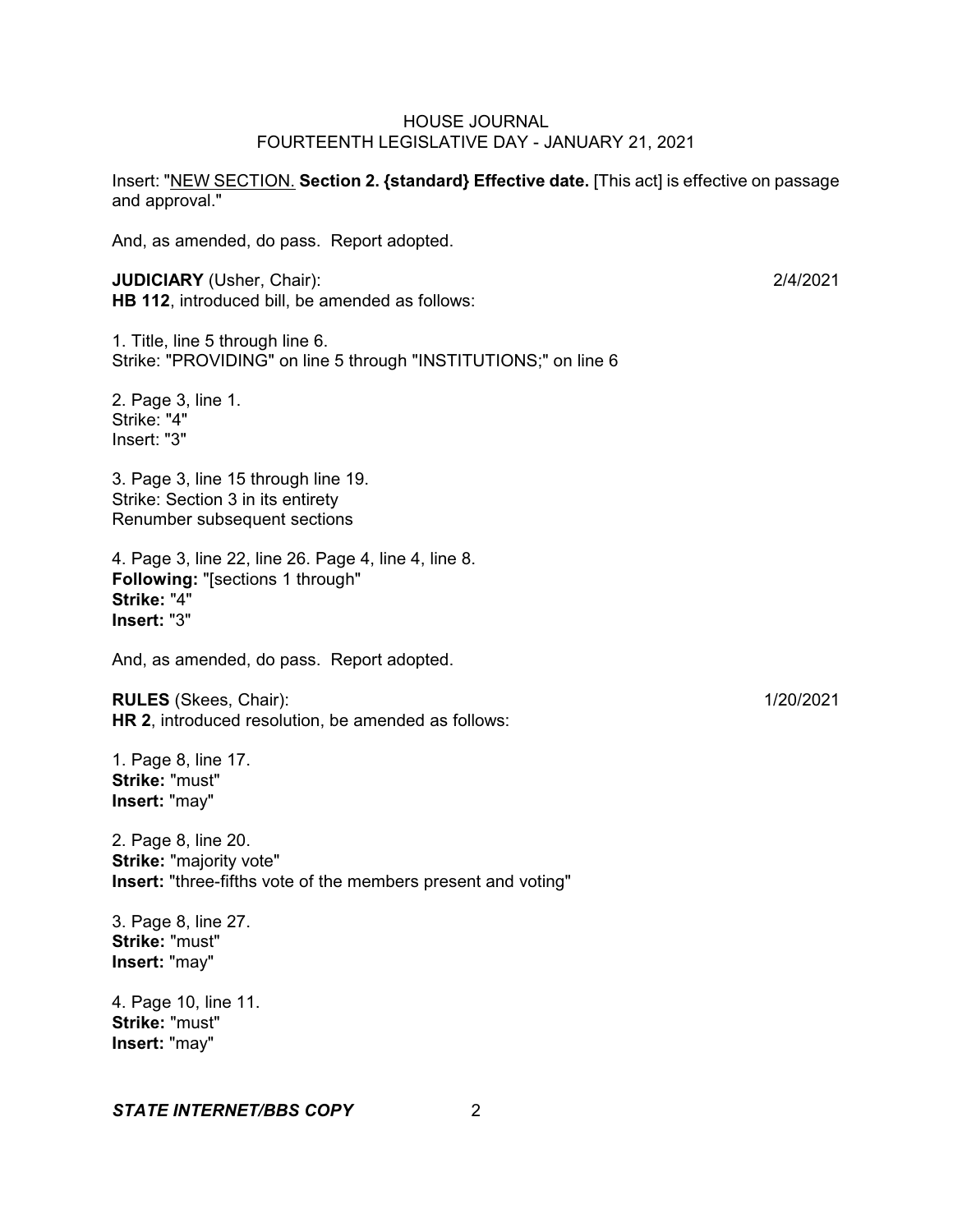5. Page 10, line 16. **Strike:** "must" **Insert:** "may"

6. Page 10, line 18. **Strike:** "majority vote" **Insert:** "three-fifths vote of the members present and voting"

7. Page 10, line 21. **Strike:** "majority vote" **Insert:** "three-fifths vote of the members present and voting"

8. Page 17, line 25 through line 26. **Strike:** the first "the" on line 25 through "House" on line 26 **Insert:** "three-fifths of the members present and voting"

9. Page 17, line 28 through page 18, line 1. **Following:** "than" on line 28 **Strike:** remainder of line 28 through "House" on page 18, line 1 **Insert:** "three-fifths of the members present and voting"

10. Page 20, line 24. **Following:** "desks" **Insert:** "or electronically posted or sent to the members"

11. Page 29, line 28. **Strike:** "the number of members in the majority caucus currently serving in the House" **Insert:** "three-fifths of the members"

12. Page 30, line 2 through line 3. **Strike:** "(by" on line 2 through "house)" on line 3 **Insert:** "(three-fifths)"

13. Page 30. **Following:** line 13 **Insert:** "(13) a motion by the House to change the membership of a committee pursuant to H30- 05(3) and H30-10(9) approved by three-fifths of the members;" **Renumber:** subsequent subsection

And, as amended, be adopted. Report adopted.

**SJR 1**, be amended as follows:

1. Page 2, line 22. Following: "presence"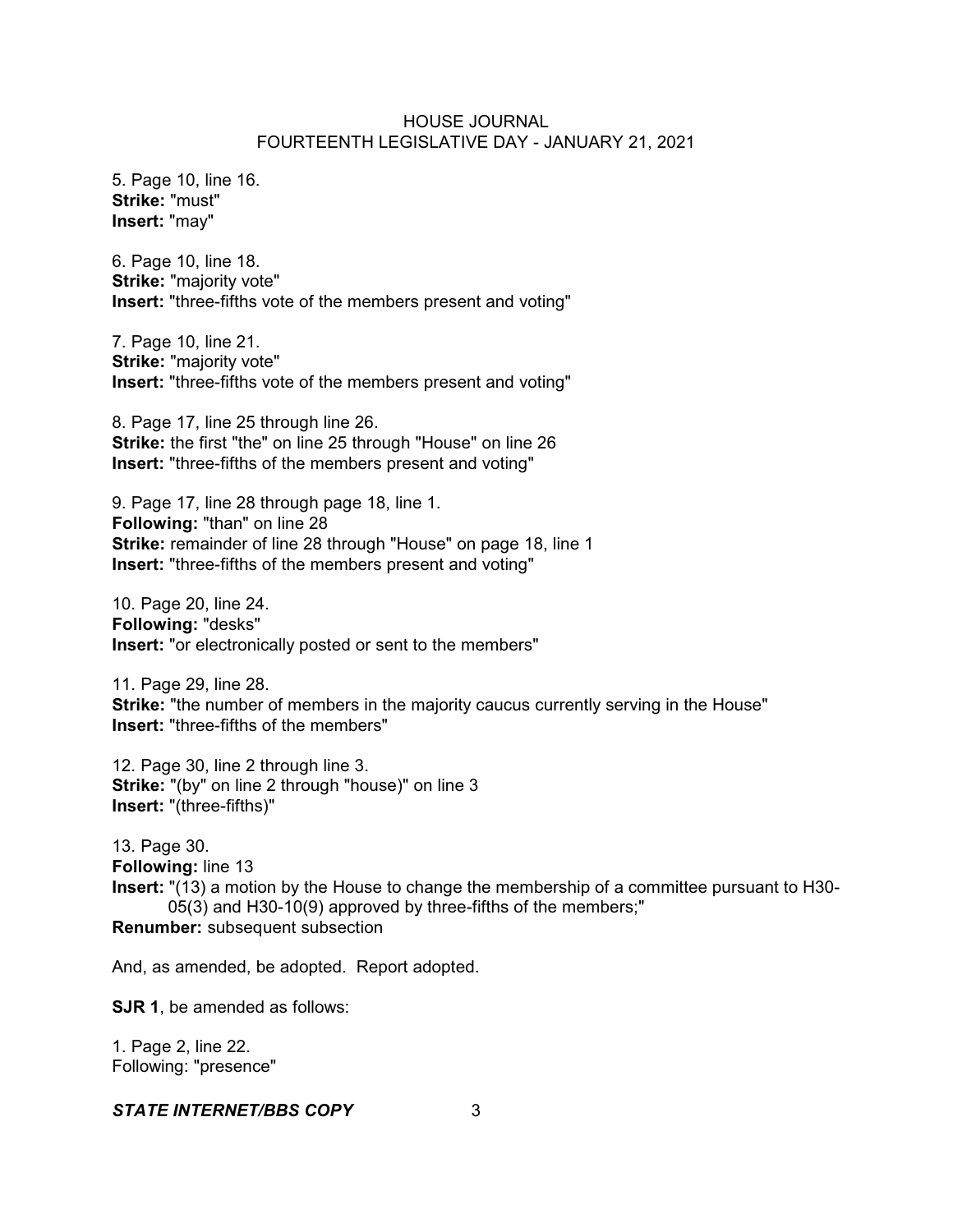Strike: "as provided in Joint Rule 1-30"

2. Page 4, line 7 through line 15. Strike: section 1-30 in its entirety

3. Page 4, line 19 through line 20. Strike: "pursuant" on line 19 through "1-30" on line 20

And, as amended, be concurred in. Report adopted.

### **MESSAGES FROM THE SENATE**

**Senate bills** passed and transmitted to the House for concurrence: 1/19/2021

**SB 1**, introduced by D. Kary **SB 21**, introduced by E. McClafferty **SB 23**, introduced by D. Salomon **SB 24**, introduced by D. Salomon

**House bill** concurred in and returned to the House: 1/19/2021

**HB 1**, introduced by L. Jones

# **FIRST READING AND COMMITMENT OF BILLS**

The following House bills were introduced, read first time, and referred to committees:

**HB 203**, introduced by J. Hamilton, referred to Taxation.

**HB 204**, introduced by S. Gist, R. Fitzgerald, G. Frazer, F. Garner, S. Kerns, referred to Taxation. **HB 205**, introduced by S. Gist, R. Fitzgerald, G. Frazer, F. Garner, S. Kerns, referred to Taxation. **HB 206**, introduced by D. Bedey, referred to Education.

**HB 207**, introduced by N. Duram, F. Anderson, M. Bertoglio, M. Binkley, M. Cuffe, D. Fern,

R. Fitzgerald, F. Fleming, G. Frazer, J. Fuller, M. Funk, S. Galloway, W. Galt, F. Garner, S. Gist,

S. Gunderson, D. Harvey, E. Hill, J. Hinkle, J. Kassmier, S. Kerns, E. Kerr-Carpenter, D. Lenz,

D. Loge, M. Malone, W. McKamey, B. Mitchell, T. Moore, M. Noland, S. Novak, J. Patelis,

B. Phalen, B. Putnam, A. Regier, M. Regier, L. Reksten, V. Ricci, K. Seekins-Crowe, L. Sheldon-Galloway, D. Skees, S. Stewart Peregoy, B. Tschida, S. Vinton, M. Weatherwax, T. Welch,

J. Windy Boy, K. Zolnikov, referred to Transportation.

**HB 208**, introduced by J. Gillette, referred to Judiciary.

**HB 209**, introduced by J. Gillette, referred to Judiciary.

**HB 210**, introduced by M. Funk, referred to Business and Labor.

**HB 211**, introduced by G. Frazer, M. Binkley, A. Buckley, E. Buttrey, N. Duram, S. Galloway,

F. Garner, M. Hopkins, C. Knudsen, W. McKamey, B. Phalen, B. Putnam, K. Seekins-Crowe,

M. Sweeney, J. Trebas, M. Weatherwax, T. Welch, referred to Judiciary.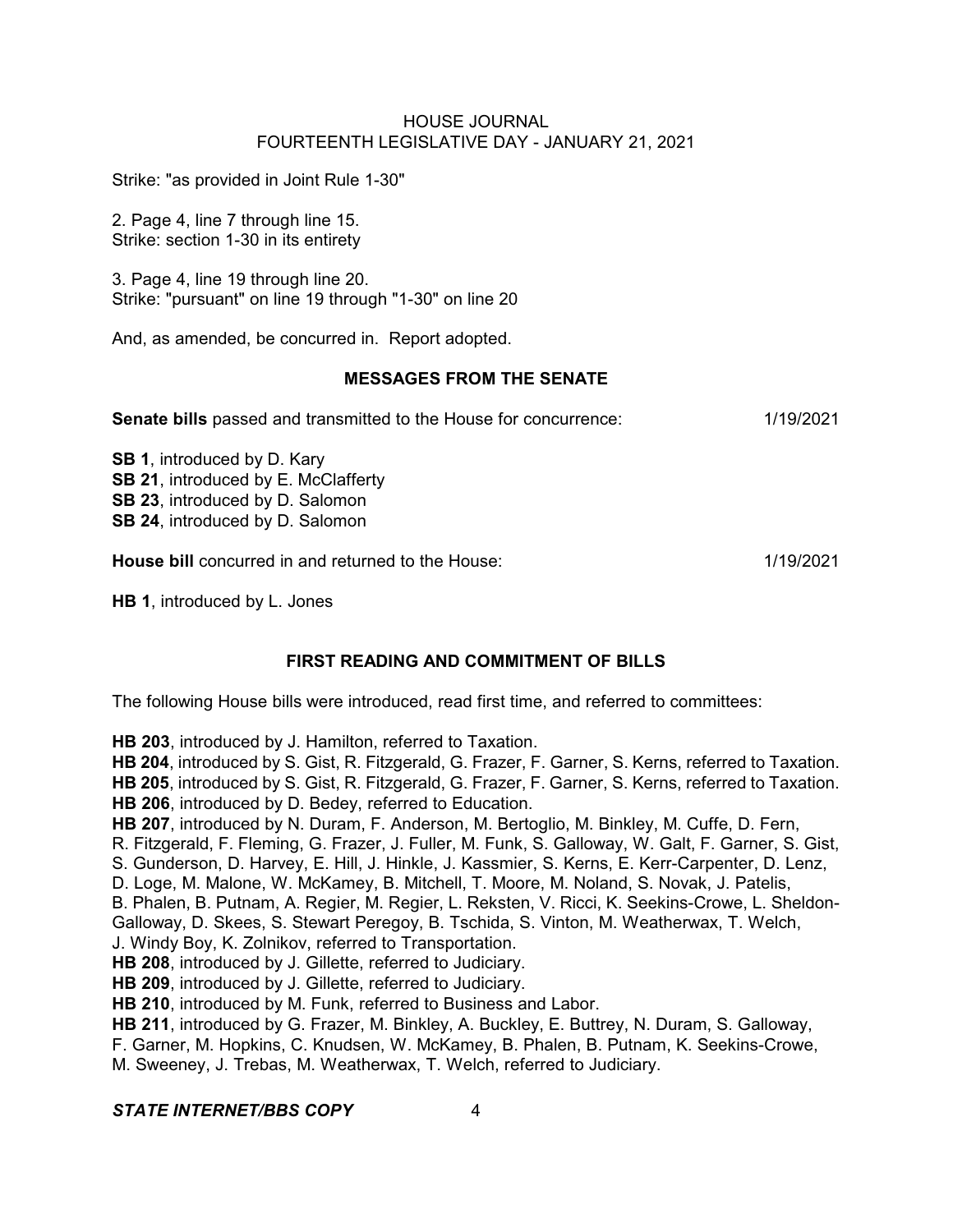**HB 212**, introduced by S. Novak, referred to Business and Labor.

**HB 213**, introduced by J. Keane, referred to Business and Labor.

**HB 214**, introduced by F. Anderson, referred to Business and Labor.

**HB 215**, introduced by C. Knudsen, D. Bartel, M. Binkley, M. Blasdel, J. Carlson, N. Duram,

D. Fern, P. Fielder, F. Fleming, G. Frazer, J. Fuller, W. Galt, F. Garner, S. Gist, G. Hertz, C. Hinkle,

J. Hinkle, L. Jones, J. Kassmier, R. Knudsen, B. Ler, R. Marshall, W. McKamey, B. Mitchell,

B. Phalen, J. Read, M. Regier, V. Ricci, D. Skees, M. Stromswold, B. Tschida, B. Usher, G. Vance, T. Welch, referred to Judiciary.

The following House joint resolution was introduced, read first time, and referred to committee:

**HJR 3**, introduced by T. France, M. Malone, referred to Energy, Technology and Federal Relations.

The following Senate bills were introduced, read first time, and referred to committees:

**SB 1**, introduced by D. Kary (by request of the State Administration and Veterans' Affairs Interim Committee), referred to State Administration.

**SB 21**, introduced by E. McClafferty (by request of the State Administration and Veterans' Affairs Interim Committee), referred to State Administration.

**SB 23**, introduced by D. Salomon (by request of the Education Interim Committee), referred to Education.

**SB 24**, introduced by D. Salomon (by request of the Education Interim Committee), referred to Education.

# **SECOND READING OF BILLS (COMMITTEE OF THE WHOLE)**

Majority Leader Vinton moved the House resolve itself into a Committee of the Whole for consideration of business on second reading. Motion carried. Representative Caferro in the chair.

Mr. Speaker: We, your Committee of the Whole, having had under consideration business on second reading, recommend as follows:

**HB 34** - Representative F. Smith moved **HB 34** do pass. Motion carried as follows:

Yeas: Abbott, Anderson, Bartel, Beard, Bedey, Berglee, Bertoglio, Binkley, Bishop, Brewster, Buckley, Buttrey, Caferro, Carlson, Curdy, Custer, Dooling, Dunwell, Duram, Farris-Olsen, Fern, Fielder, Fitzgerald, Fleming, France, Frazer, Fuller, Funk, Galloway, Garner, Gillette, Gist, Greef, Gunderson, Hamilton, Harvey, Hawk, Hayman, Hill, Hinkle C, Hinkle J, Holmlund, Hopkins, Jones, Karjala, Kassmier, Keane, Kelker, Keogh, Kerns, Kerr-Carpenter, Knudsen C, Knudsen R, Kortum, Lenz, Ler, Loge, Malone, Marler, Marshall, McKamey, Mercer, Mitchell, Moore, Nave, Noland, Novak, Olsen, Patelis, Phalen, Putnam, Read, Regier A, Regier M, Reksten, Ricci, Running Wolf, Schillinger, Seekins-Crowe, Sheldon-Galloway, Skees, Smith, Stafman, Stewart Peregoy,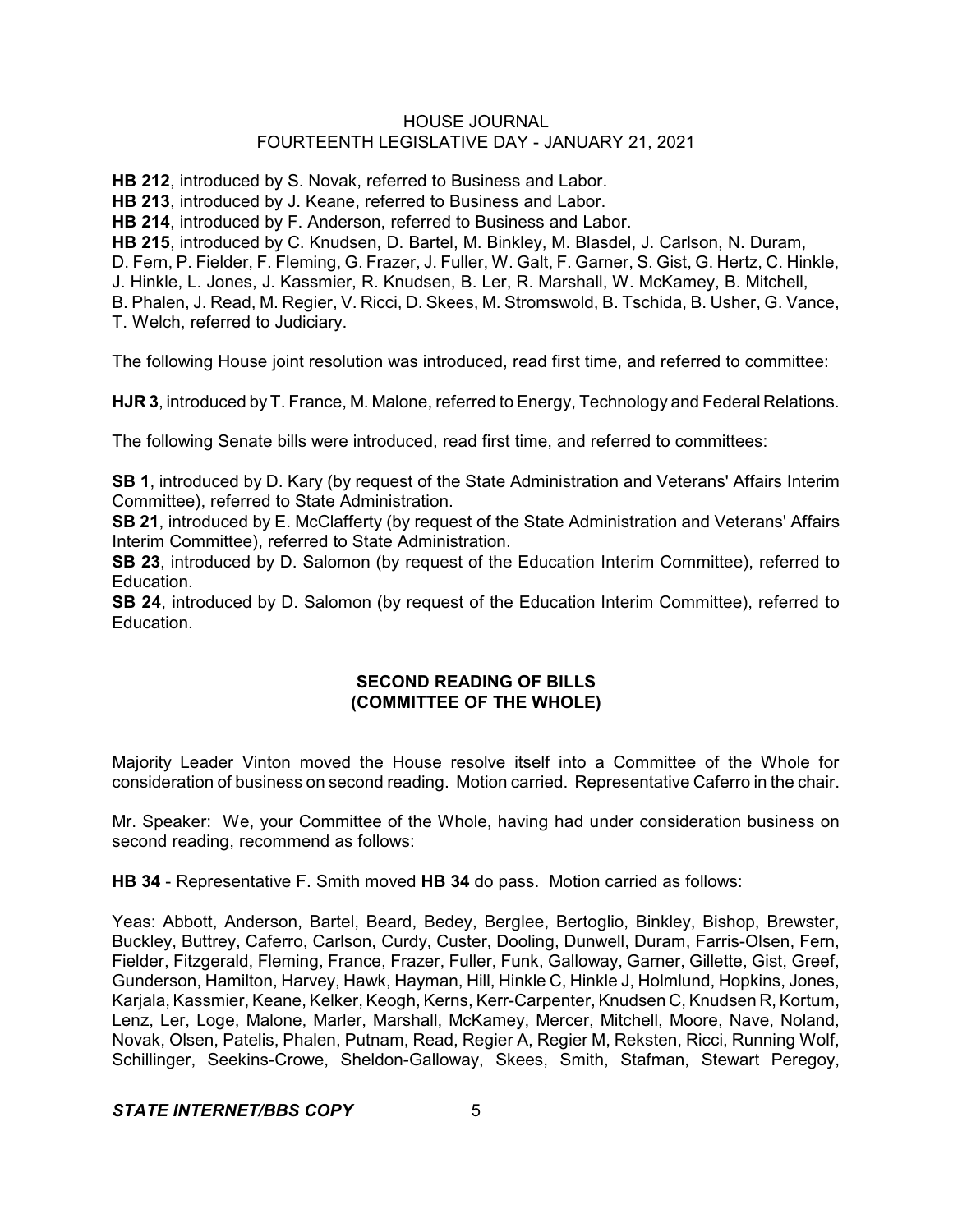Stromswold, Sullivan, Tenenbaum, Thane, Trebas, Tschida, Usher, Vinton, Walsh, Weatherwax, Welch, Whiteman Pena, Whitman, Windy Boy, Zolnikov, Mr. Speaker. Total 100

Nays: None. Total 0

Voted absentee: Reksten, Whiteman Pena, Aye.

Excused: Reksten, Whiteman Pena. Total 2

Absent or not voting: None. Total 0

**HB 53** - Representative Hamilton moved **HB 53** do pass. Motion carried as follows:

Yeas: Abbott, Anderson, Bartel, Beard, Bedey, Berglee, Bertoglio, Binkley, Bishop, Brewster, Buckley, Buttrey, Carlson, Curdy, Custer, Dooling, Dunwell, Duram, Farris-Olsen, Fern, Fielder, Fitzgerald, Fleming, France, Frazer, Fuller, Funk, Galloway, Garner, Gillette, Gist, Greef, Gunderson, Hamilton, Harvey, Hawk, Hayman, Hill, Hinkle C, Hinkle J, Holmlund, Hopkins, Jones, Karjala, Kassmier, Keane, Kelker, Keogh, Kerns, Kerr-Carpenter, Knudsen C, Knudsen R, Kortum, Lenz, Ler, Loge, Malone, Marler, Marshall, McKamey, Mercer, Mitchell, Moore, Nave, Noland, Novak, Olsen, Patelis, Phalen, Putnam, Read, Regier A, Regier M, Reksten, Ricci, Running Wolf, Schillinger, Seekins-Crowe, Sheldon-Galloway, Skees, Smith, Stafman, Stewart Peregoy, Stromswold, Sullivan, Tenenbaum, Thane, Trebas, Tschida, Usher, Vinton, Walsh, Weatherwax, Welch, Whiteman Pena, Whitman, Windy Boy, Zolnikov, Mr. Speaker. Total 99

Nays: None. Total 0

Voted absentee: Reksten, Aye.

Excused: Reksten. Total 1

Absent or not voting: Caferro. Total 1

**HB 66** - Representative Moore moved **HB 66** do pass. Motion carried as follows:

Yeas: Abbott, Anderson, Bartel, Beard, Bedey, Berglee, Bertoglio, Binkley, Bishop, Brewster, Buckley, Buttrey, Caferro, Carlson, Curdy, Custer, Dooling, Dunwell, Duram, Farris-Olsen, Fern, Fielder, Fitzgerald, Fleming, France, Frazer, Fuller, Funk, Galloway, Garner, Gillette, Gist, Greef,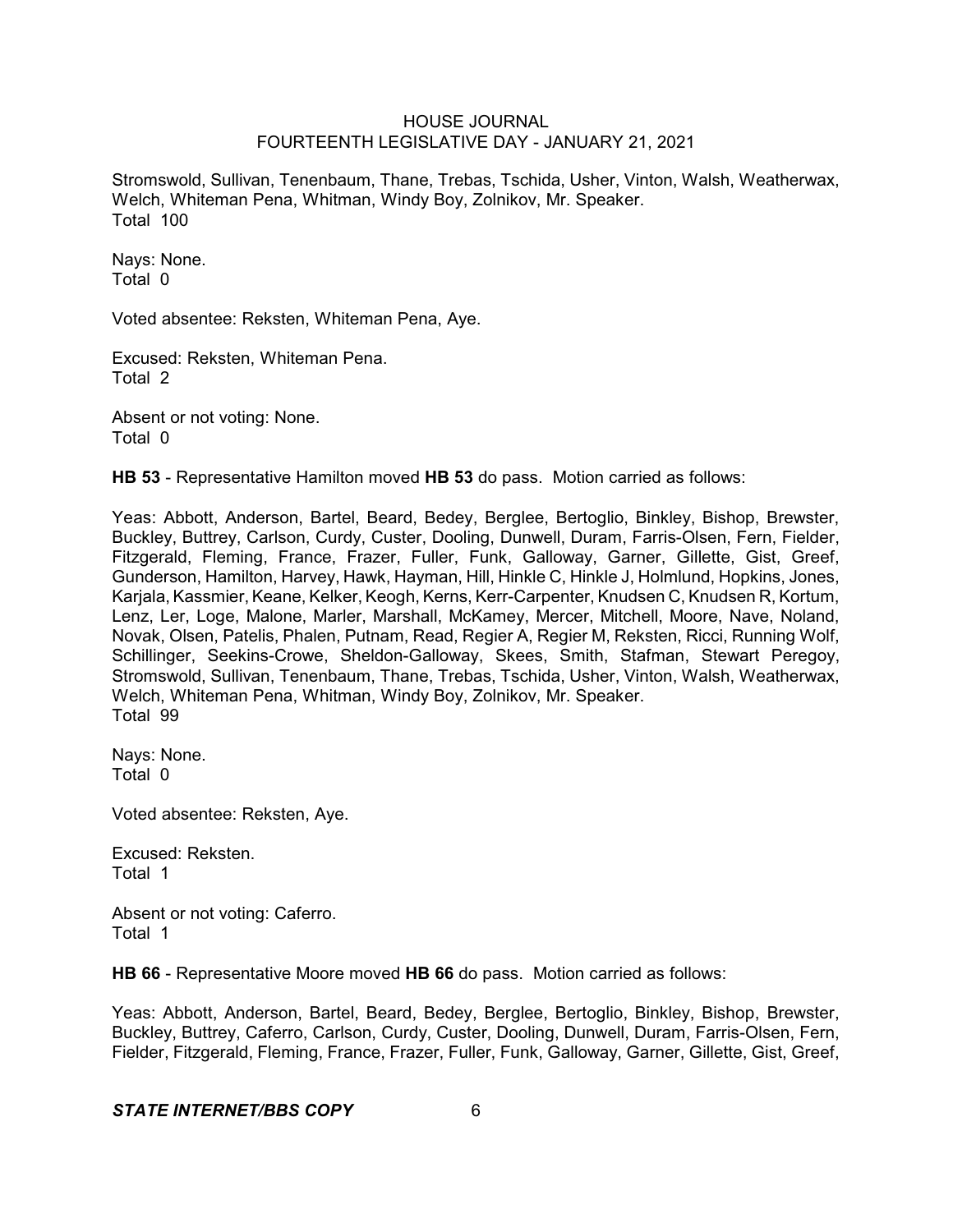Gunderson, Hamilton, Harvey, Hawk, Hayman, Hill, Hinkle C, Hinkle J, Holmlund, Hopkins, Jones, Karjala, Kassmier, Keane, Kelker, Keogh, Kerns, Kerr-Carpenter, Knudsen C, Knudsen R, Kortum, Lenz, Ler, Loge, Malone, Marler, Marshall, McKamey, Mercer, Mitchell, Moore, Nave, Noland, Novak, Olsen, Patelis, Phalen, Putnam, Read, Regier A, Regier M, Reksten, Ricci, Running Wolf, Schillinger, Seekins-Crowe, Sheldon-Galloway, Skees, Smith, Stafman, Stewart Peregoy, Stromswold, Sullivan, Tenenbaum, Thane, Trebas, Tschida, Usher, Vinton, Walsh, Weatherwax, Welch, Whiteman Pena, Whitman, Windy Boy, Zolnikov, Mr. Speaker. Total 100

Nays: None. Total 0

Voted absentee: Reksten, Aye.

Excused: Reksten. Total 1

Absent or not voting: None. Total 0

**HB 71** - Representative Garner moved **HB 71** do pass. Motion carried as follows:

Yeas: Abbott, Anderson, Bartel, Beard, Bedey, Berglee, Bertoglio, Binkley, Bishop, Brewster, Buckley, Buttrey, Caferro, Carlson, Curdy, Custer, Dooling, Dunwell, Duram, Farris-Olsen, Fern, Fielder, Fitzgerald, Fleming, France, Frazer, Fuller, Funk, Garner, Gillette, Gist, Greef, Gunderson, Hamilton, Harvey, Hawk, Hayman, Hill, Holmlund, Hopkins, Jones, Karjala, Kassmier, Keane, Kelker, Keogh, Kerns, Kerr-Carpenter, Knudsen C, Knudsen R, Kortum, Lenz, Ler, Loge, Malone, Marler, Marshall, McKamey, Mercer, Mitchell, Moore, Nave, Novak, Olsen, Patelis, Phalen, Putnam, Read, Regier A, Reksten, Ricci, Running Wolf, Schillinger, Seekins-Crowe, Sheldon-Galloway, Skees, Smith, Stafman, Stewart Peregoy, Stromswold, Sullivan, Tenenbaum, Thane, Trebas, Usher, Vinton, Walsh, Weatherwax, Welch, Whiteman Pena, Whitman, Windy Boy, Zolnikov, Mr. Speaker. Total 94

Nays: Galloway, Hinkle C, Hinkle J, Noland, Regier M, Tschida. Total 6

Voted absentee: Reksten, Aye.

Excused: Reksten. Total 1

Absent or not voting: None. Total 0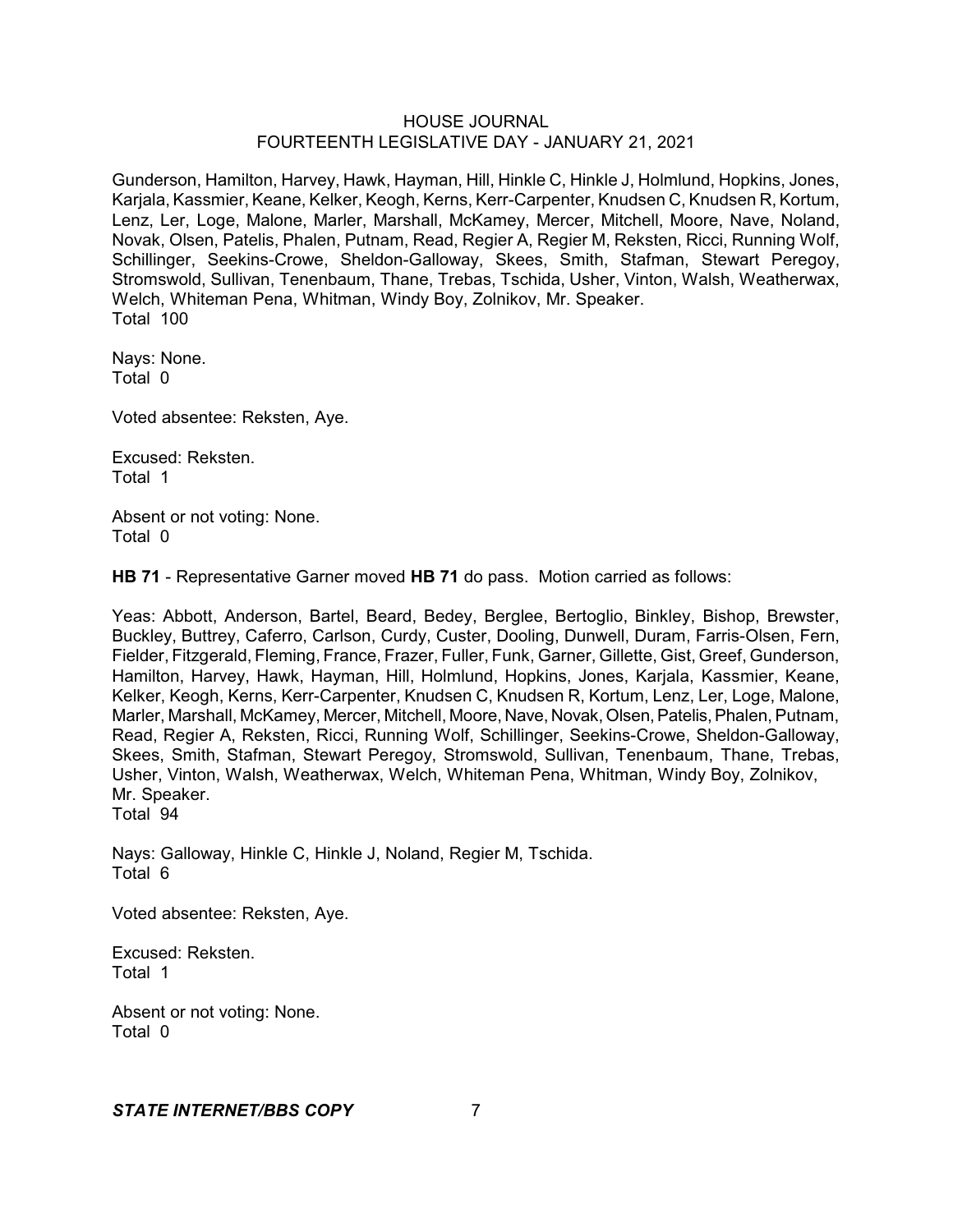**HB 92** - Representative Kelker moved **HB 92** do pass. Motion carried as follows:

Yeas: Abbott, Anderson, Bartel, Beard, Bedey, Berglee, Bertoglio, Binkley, Bishop, Brewster, Buckley, Buttrey, Caferro, Carlson, Curdy, Custer, Dunwell, Farris-Olsen, Fern, Fielder, Fitzgerald, Fleming, France, Frazer, Fuller, Funk, Galloway, Garner, Gillette, Gist, Greef, Gunderson, Hamilton, Harvey, Hawk, Hayman, Hinkle C, Hinkle J, Hopkins, Jones, Karjala, Kassmier, Keane, Kelker, Keogh, Kerns, Kerr-Carpenter, Knudsen C, Knudsen R, Kortum, Lenz, Ler, Loge, Malone, Marler, Marshall, McKamey, Mercer, Mitchell, Moore, Nave, Novak, Olsen, Patelis, Phalen, Putnam, Read, Regier A, Regier M, Reksten, Ricci, Running Wolf, Schillinger, Seekins-Crowe, Skees, Smith, Stafman, Stewart Peregoy, Stromswold, Sullivan, Tenenbaum, Thane, Trebas, Tschida, Usher, Vinton, Walsh, Weatherwax, Welch, Whiteman Pena, Windy Boy, Zolnikov, Mr. Speaker. Total 93

Nays: Dooling, Duram, Hill, Holmlund, Noland, Sheldon-Galloway, Whitman. Total 7

Voted absentee: Reksten, Aye.

Excused: Reksten. Total 1

Absent or not voting: None. Total 0

**HB 97** - Representative McKamey moved **HB 97** do pass. Motion carried as follows:

Yeas: Abbott, Anderson, Bartel, Beard, Bedey, Berglee, Bertoglio, Binkley, Bishop, Brewster, Buckley, Buttrey, Caferro, Carlson, Curdy, Custer, Dooling, Dunwell, Duram, Farris-Olsen, Fern, Fielder, Fitzgerald, Fleming, France, Frazer, Funk, Galloway, Garner, Gillette, Gist, Greef, Gunderson, Hamilton, Harvey, Hawk, Hayman, Hill, Hinkle C, Hinkle J, Holmlund, Hopkins, Jones, Karjala, Kassmier, Keane, Kelker, Keogh, Kerns, Kerr-Carpenter, Knudsen C, Kortum, Loge, Malone, Marler, Marshall, McKamey, Mercer, Mitchell, Moore, Novak, Olsen, Patelis, Phalen, Putnam, Regier A, Regier M, Reksten, Ricci, Running Wolf, Seekins-Crowe, Sheldon-Galloway, Skees, Smith, Stafman, Stewart Peregoy, Stromswold, Sullivan, Tenenbaum, Thane, Usher, Walsh, Weatherwax, Welch, Whiteman Pena, Whitman, Windy Boy, Zolnikov, Mr. Speaker. Total 89

Nays: Fuller, Knudsen R, Lenz, Ler, Nave, Noland, Read, Schillinger, Trebas, Tschida, Vinton. Total 11

Voted absentee: Reksten, Aye.

Excused: Reksten. Total 1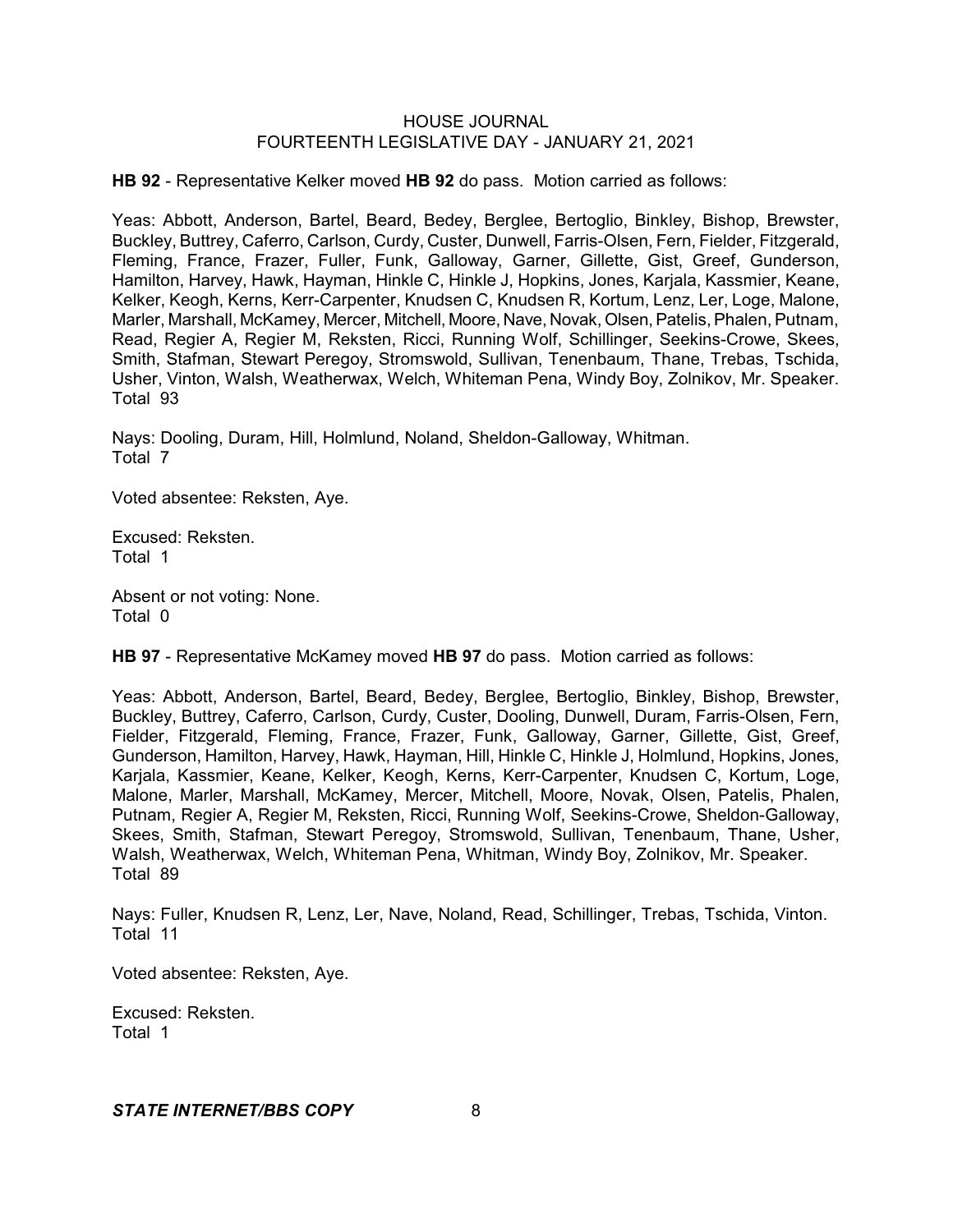Absent or not voting: None. Total 0

**HB 100** - Representative Hayman moved **HB 100** do pass. Motion carried as follows:

Yeas: Abbott, Anderson, Bartel, Beard, Bedey, Berglee, Bertoglio, Binkley, Bishop, Brewster, Buckley, Buttrey, Caferro, Carlson, Curdy, Custer, Dooling, Dunwell, Duram, Farris-Olsen, Fern, Fielder, Fitzgerald, Fleming, France, Frazer, Fuller, Funk, Galloway, Garner, Gillette, Gist, Greef, Gunderson, Hamilton, Harvey, Hawk, Hayman, Hill, Hinkle C, Hinkle J, Holmlund, Hopkins, Jones, Karjala, Kassmier, Keane, Kelker, Keogh, Kerns, Kerr-Carpenter, Knudsen C, Knudsen R, Kortum, Lenz, Ler, Loge, Malone, Marler, Marshall, McKamey, Mercer, Mitchell, Moore, Nave, Noland, Novak, Olsen, Patelis, Phalen, Putnam, Read, Regier A, Regier M, Reksten, Ricci, Running Wolf, Schillinger, Seekins-Crowe, Sheldon-Galloway, Skees, Smith, Stafman, Stewart Peregoy, Stromswold, Sullivan, Tenenbaum, Thane, Trebas, Tschida, Usher, Vinton, Walsh, Weatherwax, Welch, Whiteman Pena, Whitman, Windy Boy, Zolnikov, Mr. Speaker. Total 100

Nays: None. Total 0

Voted absentee: Reksten, Aye.

Excused: Reksten. Total 1

Absent or not voting: None. Total 0

**HB 133** - Representative Anderson moved **HB 133** do pass. Motion carried as follows:

Yeas: Abbott, Anderson, Beard, Bedey, Berglee, Bertoglio, Binkley, Bishop, Brewster, Buckley, Buttrey, Caferro, Carlson, Curdy, Custer, Dooling, Dunwell, Duram, Farris-Olsen, Fern, Fitzgerald, Fleming, France, Frazer, Fuller, Funk, Galloway, Garner, Gillette, Gist, Greef, Gunderson, Hamilton, Harvey, Hawk, Hayman, Hill, Hinkle C, Hinkle J, Holmlund, Hopkins, Jones, Karjala, Kassmier, Keane, Kelker, Keogh, Kerns, Kerr-Carpenter, Knudsen C, Knudsen R, Kortum, Lenz, Ler, Loge, Malone, Marler, Marshall, McKamey, Mercer, Mitchell, Moore, Nave, Novak, Olsen, Patelis, Putnam, Read, Regier A, Reksten, Ricci, Running Wolf, Schillinger, Seekins-Crowe, Sheldon-Galloway, Skees, Smith, Stafman, Stewart Peregoy, Stromswold, Sullivan, Tenenbaum, Thane, Trebas, Usher,Vinton, Walsh, Weatherwax, Welch,WhitemanPena,Whitman,WindyBoy, Zolnikov, Mr. Speaker. Total 94

Nays: Bartel, Fielder, Noland, Phalen, Regier M, Tschida. Total 6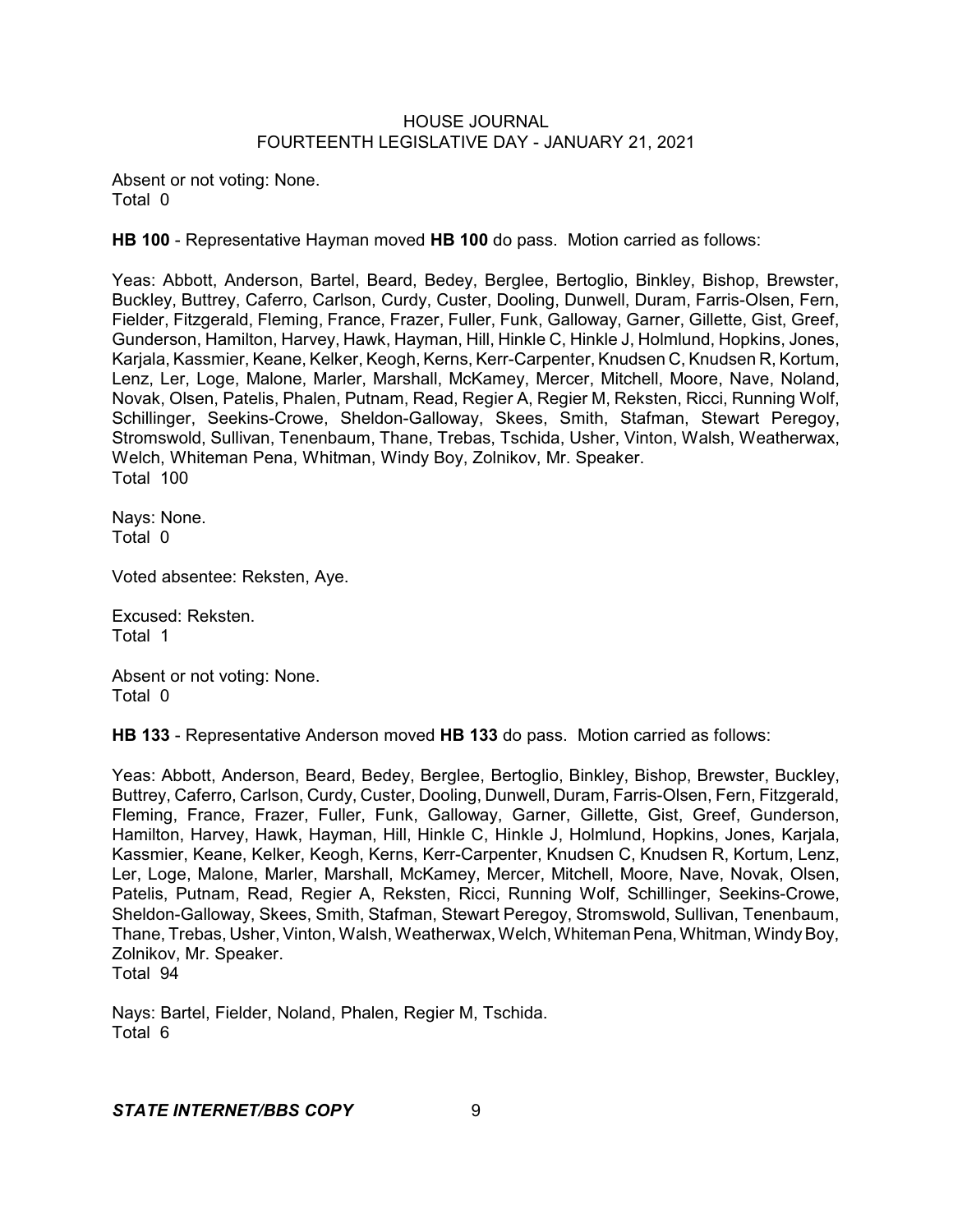Voted absentee: Reksten, Aye.

Excused: Reksten. Total 1

Absent or not voting: None. Total 0

Majority Leader Vinton moved the Committee rise and report. Motion carried. Committee arose. House resumed. Mr. Speaker presiding. Chair Caferro moved the Committee of the Whole report be adopted. Report adopted as follows:

Yeas: Abbott, Anderson, Bartel, Beard, Bedey, Berglee, Bertoglio, Binkley, Bishop, Brewster, Buckley, Buttrey, Caferro, Carlson, Curdy, Custer, Dooling, Dunwell, Duram, Farris-Olsen, Fern, Fielder, Fitzgerald, Fleming, France, Frazer, Fuller, Funk, Galloway, Garner, Gillette, Gist, Greef, Gunderson, Hamilton, Harvey, Hawk, Hayman, Hill, Hinkle C, Hinkle J, Holmlund, Hopkins, Jones, Karjala, Kassmier, Keane, Kelker, Keogh, Kerns, Kerr-Carpenter, Knudsen C, Knudsen R, Kortum, Lenz, Ler, Loge, Malone, Marler, Marshall, McKamey, Mercer, Mitchell, Moore, Nave, Noland, Novak, Olsen, Patelis, Phalen, Putnam, Read, Regier A, Regier M, Ricci, Running Wolf, Schillinger, Seekins-Crowe, Sheldon-Galloway, Skees, Smith, Stafman, Stewart Peregoy, Stromswold, Sullivan, Tenenbaum, Thane, Trebas, Tschida, Usher, Vinton, Walsh, Weatherwax, Welch, Whiteman Pena, Whitman, Windy Boy, Zolnikov. Total 98

Nays: None. Total 0

Voted absentee: None.

Excused: Reksten. Total 1

Absent or not voting: Mr. Speaker. Total 1

## **THIRD READING OF BILLS**

The following bills having been read three several times, title and history agreed to, were disposed of in the following manner:

**HB 56** passed as follows:

Yeas: Abbott, Anderson, Beard, Bedey, Bertoglio, Binkley, Bishop, Buckley, Buttrey, Caferro, Carlson, Curdy, Custer, Dooling, Dunwell, Duram, Farris-Olsen, Fern, Fielder, Fitzgerald, Fleming, France, Frazer, Fuller, Funk, Garner, Gillette, Gist, Greef, Gunderson, Hamilton, Harvey, Hawk,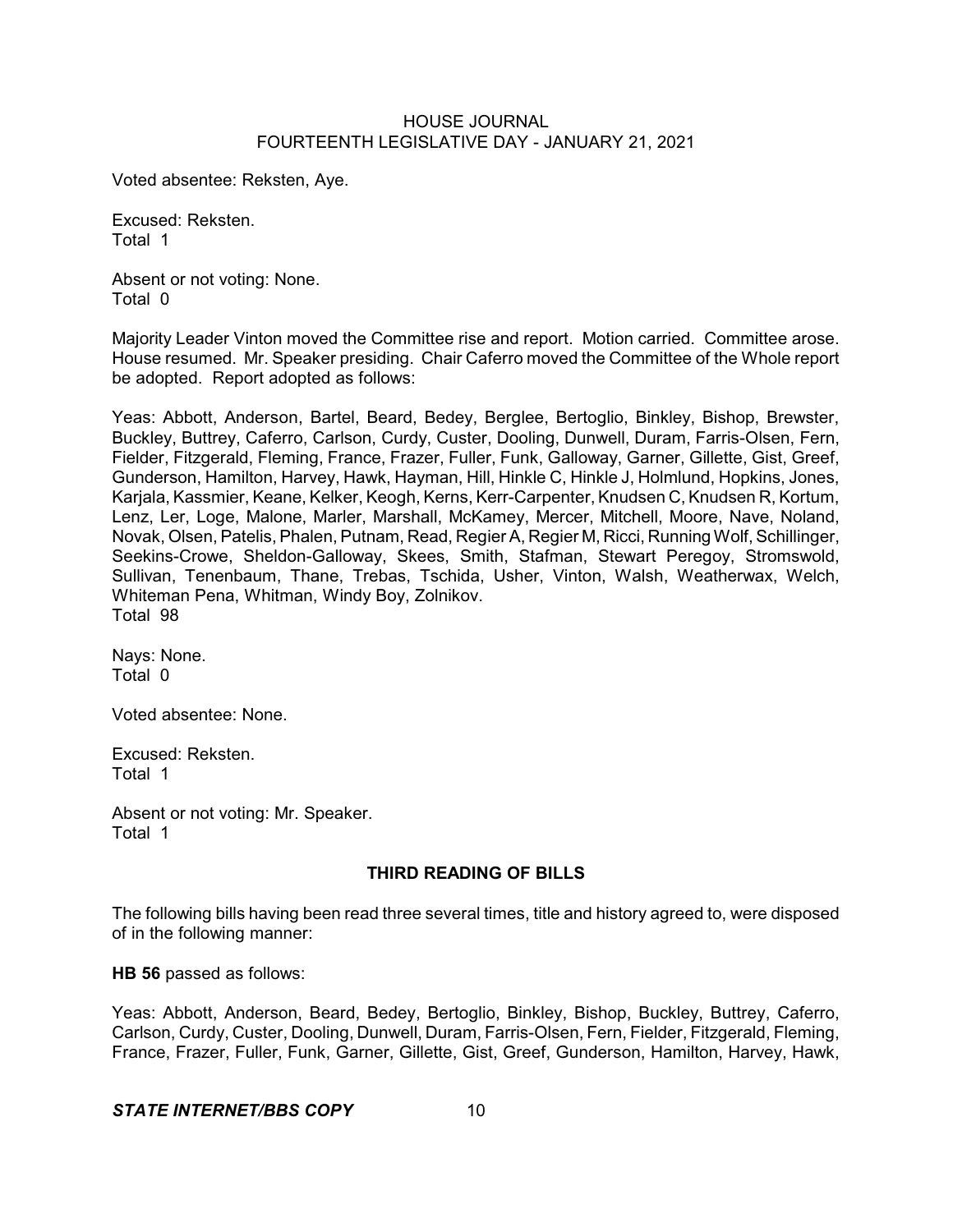Hayman, Hill, Hinkle J, Holmlund, Hopkins, Jones, Karjala, Kassmier, Keane, Kelker, Keogh, Kerns, Kerr-Carpenter, Kortum, Loge, Marler, Marshall, McKamey, Mercer, Mitchell, Moore, Novak, Olsen, Patelis, Phalen, Putnam, Read, Regier A, Regier M, Running Wolf, Schillinger, Sheldon-Galloway, Skees, Smith, Stafman, Stewart Peregoy, Stromswold, Sullivan, Tenenbaum, Thane, Usher, Vinton, Walsh, Weatherwax, Welch, Whiteman Pena, Whitman, Windy Boy, Zolnikov, Mr. Speaker. Total 83

Nays: Bartel, Berglee, Brewster, Galloway, Hinkle C, Knudsen C, Knudsen R, Lenz, Ler, Malone, Nave, Noland, Ricci, Seekins-Crowe, Trebas, Tschida. Total 16

Voted absentee: None.

Excused: Reksten. Total 1

Absent or not voting: None. Total 0

**HB 70** passed as follows:

Yeas: Abbott, Anderson, Bartel, Beard, Bedey, Berglee, Bertoglio, Binkley, Bishop, Brewster, Buckley, Buttrey, Caferro, Carlson, Curdy, Custer, Dooling, Dunwell, Duram, Farris-Olsen, Fern, Fielder, Fitzgerald, Fleming, France, Frazer, Fuller, Funk, Galloway, Garner, Gillette, Gist, Greef, Gunderson, Hamilton, Harvey, Hawk, Hayman, Hill, Hinkle C, Hinkle J, Holmlund, Hopkins, Jones, Karjala, Kassmier, Keane, Kelker, Keogh, Kerns, Kerr-Carpenter, Knudsen C, Knudsen R, Kortum, Lenz, Ler, Loge, Malone, Marler, Marshall, McKamey, Mercer, Mitchell, Moore, Nave, Noland, Novak, Olsen, Patelis, Phalen, Putnam, Read, Regier A, Ricci, Running Wolf, Schillinger, Seekins-Crowe, Sheldon-Galloway, Skees, Smith, Stafman, Stewart Peregoy, Stromswold, Sullivan, Tenenbaum, Thane, Trebas, Tschida, Usher, Vinton, Walsh, Weatherwax, Welch, Whiteman Pena, Whitman, Windy Boy, Zolnikov, Mr. Speaker. Total 98

Nays: Regier M. Total 1

Voted absentee: None.

Excused: Reksten. Total 1

Absent or not voting: None. Total 0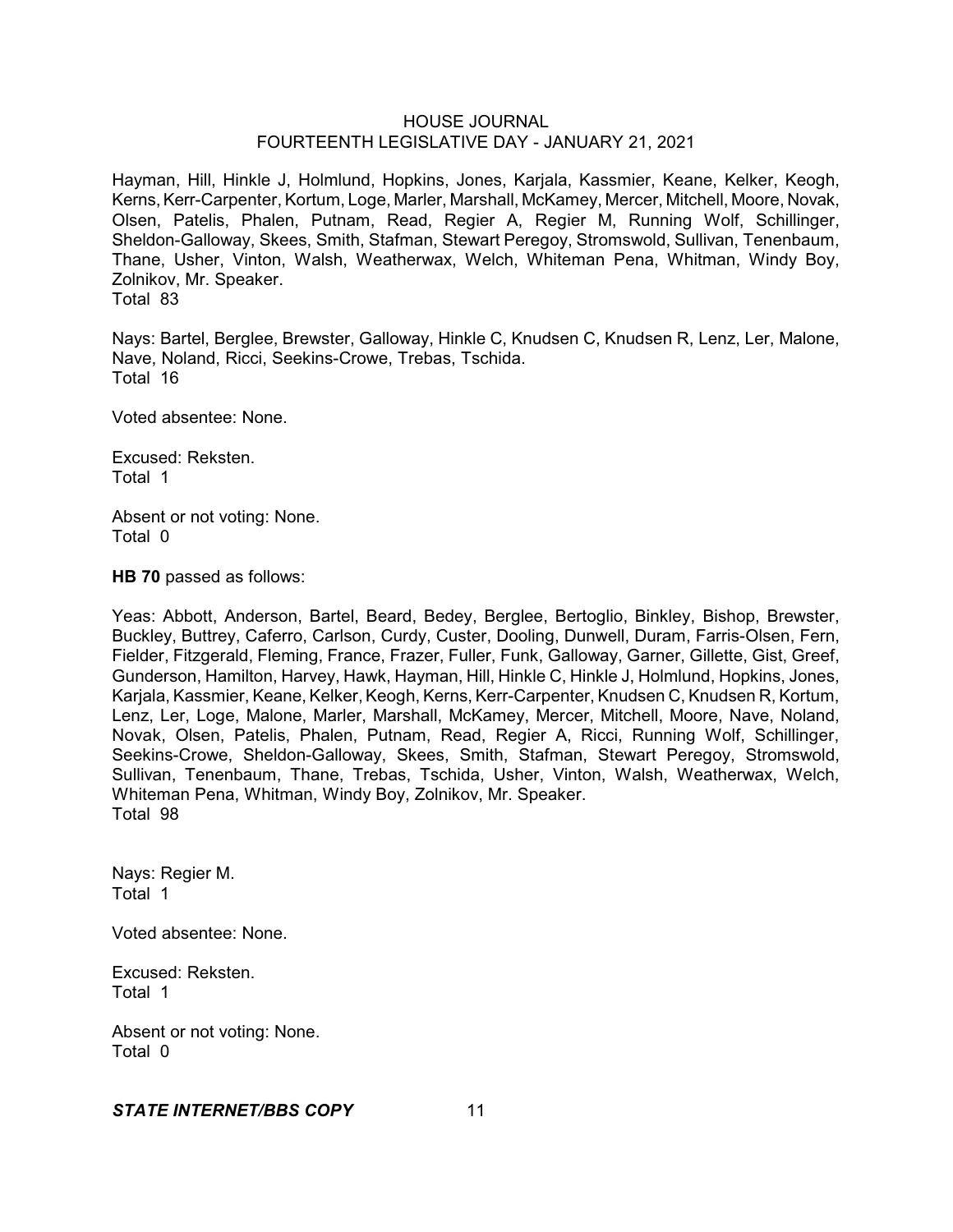**HB 76** passed as follows:

Yeas: Abbott, Anderson, Bartel, Beard, Bedey, Berglee, Bertoglio, Binkley, Bishop, Brewster, Buckley, Buttrey, Caferro, Carlson, Curdy, Custer, Dooling, Dunwell, Duram, Farris-Olsen, Fern, Fielder, Fitzgerald, Fleming, France, Frazer, Fuller, Funk, Galloway, Garner, Gillette, Gist, Greef, Gunderson, Hamilton, Harvey, Hawk, Hayman, Hill, Hinkle C, Hinkle J, Holmlund, Hopkins, Jones, Karjala, Kassmier, Keane, Kelker, Keogh, Kerns, Kerr-Carpenter, Knudsen C, Knudsen R, Kortum, Lenz, Ler, Loge, Malone, Marler, Marshall, McKamey, Mercer, Mitchell, Moore, Nave, Noland, Novak, Olsen, Patelis, Phalen, Putnam, Read, RegierA, Regier M, Ricci, Running Wolf, Schillinger, Seekins-Crowe, Sheldon-Galloway, Skees, Smith, Stafman, Stewart Peregoy, Stromswold, Sullivan, Tenenbaum, Thane, Trebas, Tschida, Usher, Vinton, Walsh, Weatherwax, Welch, Whiteman Pena, Whitman, Windy Boy, Zolnikov, Mr. Speaker. Total 99

Nays: None. Total 0

Voted absentee: None.

Excused: Reksten. Total 1

Absent or not voting: None. Total 0

**HB 85** passed as follows:

Yeas: Abbott, Anderson, Bartel, Beard, Bedey, Berglee, Bertoglio, Binkley, Bishop, Brewster, Buckley, Buttrey, Caferro, Carlson, Curdy, Custer, Dooling, Dunwell, Duram, Farris-Olsen, Fern, Fielder, Fitzgerald, Fleming, France, Frazer, Fuller, Galloway, Garner, Gillette, Gist, Greef, Gunderson, Hamilton, Harvey, Hawk, Hayman, Hill, Hinkle C, Hinkle J, Holmlund, Hopkins, Jones, Karjala, Kassmier, Keane, Kelker, Keogh, Kerns, Kerr-Carpenter, Knudsen C, Knudsen R, Kortum, Lenz, Ler, Loge, Malone, Marler, Marshall, McKamey, Mercer, Mitchell, Moore, Nave, Noland, Novak, Olsen,Patelis, Phalen, Putnam, Read, RegierA, Regier M, Ricci, Running Wolf, Schillinger, Seekins-Crowe, Sheldon-Galloway, Skees, Smith, Stafman, Stewart Peregoy, Stromswold, Sullivan, Tenenbaum, Thane, Trebas, Tschida, Usher, Vinton, Walsh, Weatherwax, Welch, Whiteman Pena, Whitman, Windy Boy, Zolnikov, Mr. Speaker. Total 98

Nays: Funk. Total 1

Voted absentee: None.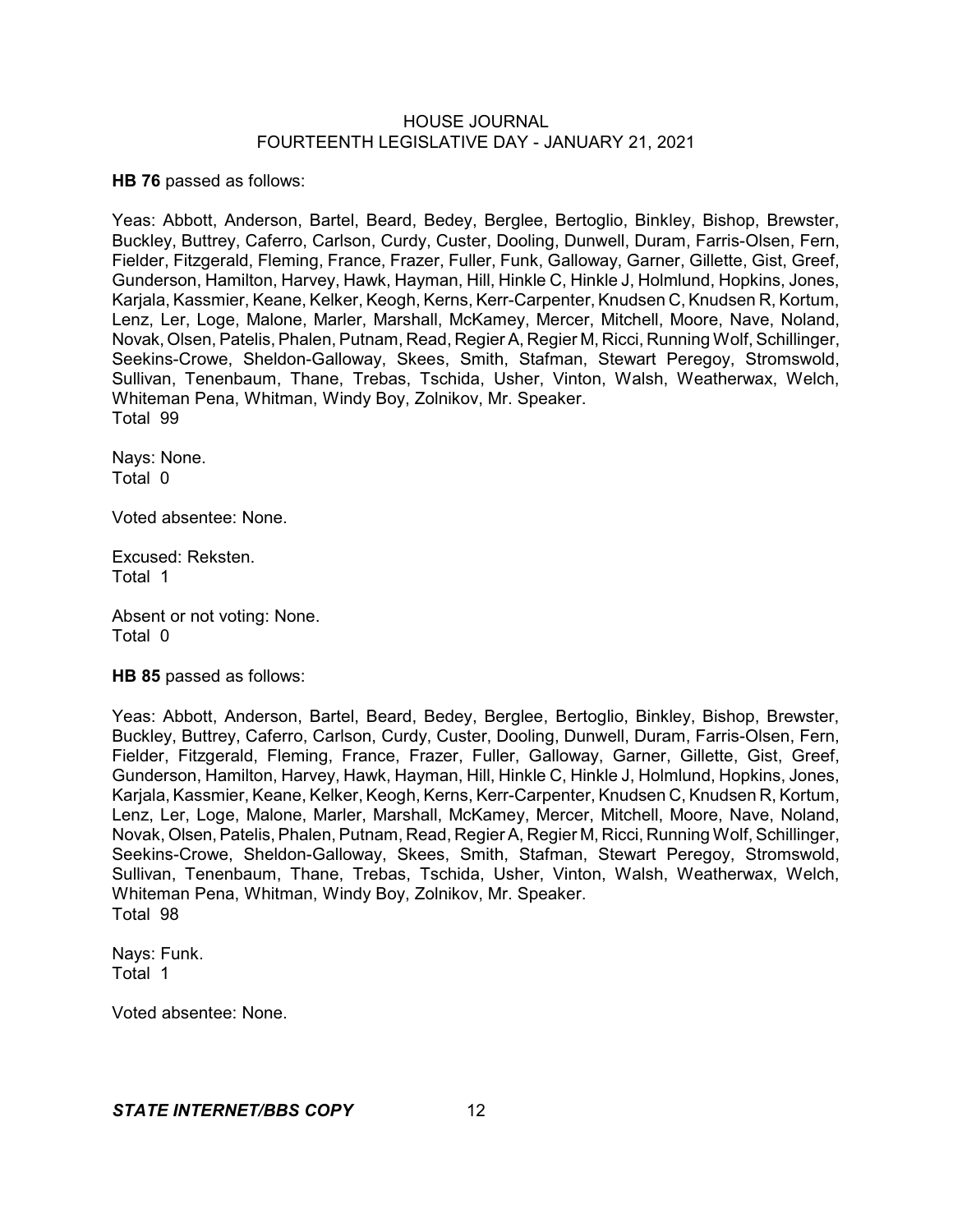Excused: Reksten. Total 1

Absent or not voting: None. Total 0

**HB 111** passed as follows:

Yeas: Anderson, Bartel, Beard, Bedey, Berglee, Bertoglio, Binkley, Brewster, Carlson, Curdy, Custer, Dooling, Fern, Fielder, Fitzgerald, Fleming, Frazer, Fuller, Galloway, Gillette, Gist, Greef, Gunderson, Hawk, Hill, Hinkle C, Hinkle J, Hopkins, Jones, Karjala, Kassmier, Kerns, Knudsen C, Knudsen R, Lenz, Ler, Loge, Malone, Marshall, Mitchell, Nave, Noland, Patelis, Phalen, Read, Regier A, Regier M, Ricci, Schillinger, Seekins-Crowe, Sheldon-Galloway, Skees, Smith, Stromswold, Trebas, Tschida, Usher, Vinton, Walsh, Whitman, Mr. Speaker. Total 61

Nays: Abbott, Bishop, Buckley, Buttrey, Caferro, Dunwell, Duram, Farris-Olsen, France, Funk, Garner, Hamilton, Harvey, Hayman, Holmlund, Keane, Kelker, Keogh, Kerr-Carpenter, Kortum, Marler, McKamey, Mercer, Moore, Novak, Olsen, Putnam, Running Wolf, Stafman, Stewart Peregoy, Sullivan, Tenenbaum, Thane, Weatherwax, Welch, Whiteman Pena, WindyBoy, Zolnikov. Total 38

Voted absentee: None.

Excused: Reksten. Total 1

Absent or not voting: None. Total 0

**HB 124** passed as follows:

Yeas: Anderson, Bartel, Beard, Bedey, Berglee, Bertoglio, Binkley, Brewster, Buttrey, Custer, Dooling, Fielder, Fitzgerald, Fleming, Frazer, Fuller, Galloway, Garner, Gillette, Gist, Greef, Gunderson, Hawk, Hill, Hinkle C, Holmlund, Hopkins, Jones, Kassmier, Kerns, Knudsen C, Knudsen R, Ler, McKamey, Mercer, Mitchell, Moore, Nave, Noland, Patelis, Phalen, Read, Regier A, Regier M, Ricci, Schillinger, Seekins-Crowe, Sheldon-Galloway, Skees, Stromswold, Sullivan, Trebas, Tschida, Usher, Vinton, Whitman, Zolnikov, Mr. Speaker. Total 58

Nays: Abbott, Bishop, Buckley, Caferro, Carlson, Curdy, Dunwell, Duram, Farris-Olsen, Fern, France, Funk, Hamilton, Harvey, Hayman, Hinkle J, Karjala, Keane, Kelker, Keogh, Kerr-Carpenter, Kortum, Lenz, Loge, Malone, Marler, Marshall, Novak, Olsen, Putnam, Running Wolf, Smith, Stafman, Stewart Peregoy, Tenenbaum, Thane, Walsh, Weatherwax, Welch, Whiteman Pena,